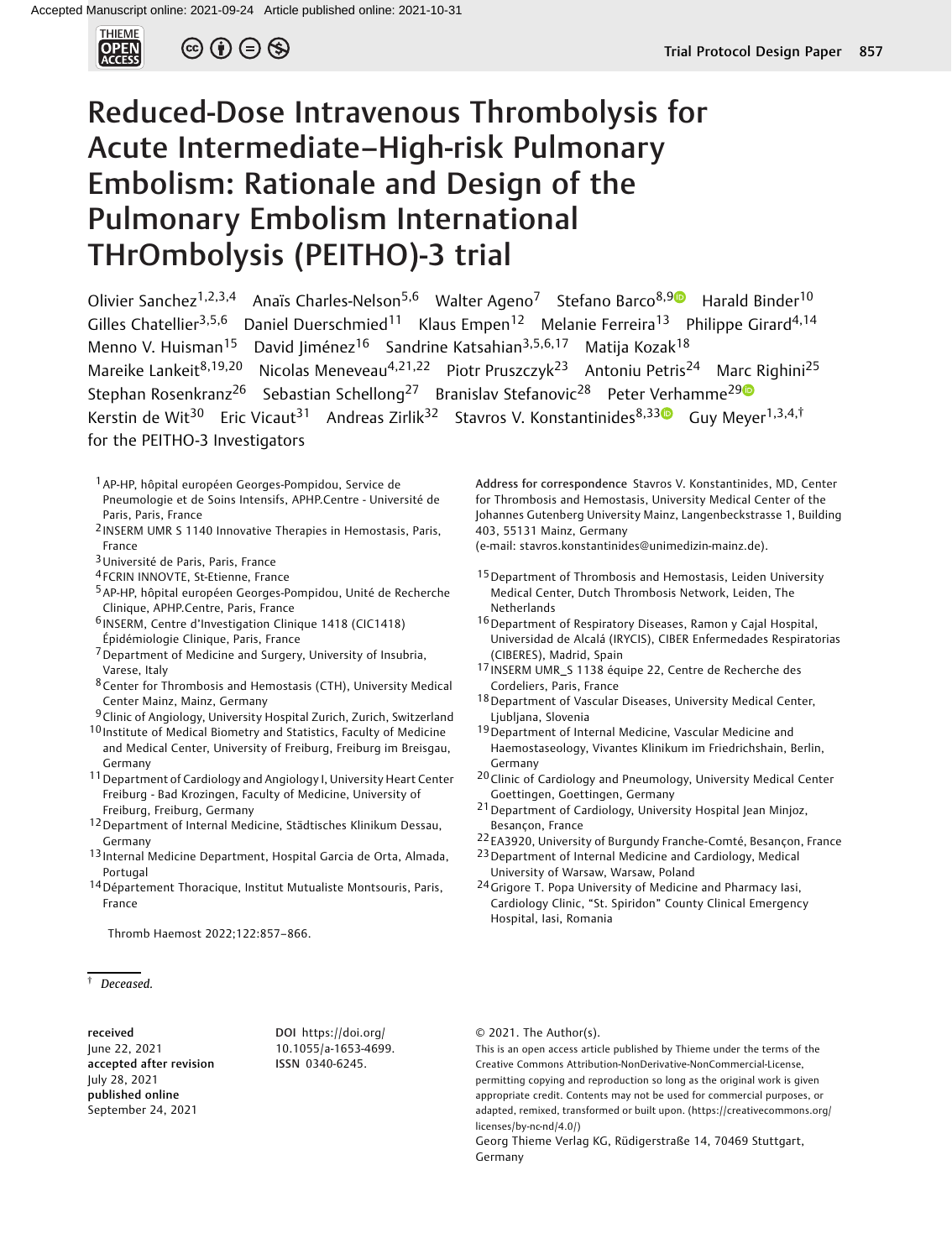- 25 Division of Angiology and Haemostasis, Geneva University Hospital, University of Geneva, Geneva, Switzerland
- 26 Department III of Internal Medicine and Cologne Cardiovascular Research Center (CCRC), Cologne University Heart Center, Cologne, Germany
- 27Department of Internal Medicine 2, Municipal Hospital Dresden, Dresden, Germany
- 28 Cardiology Clinic, Emergency Center, University Clinical Center of Serbia, School of Medicine University Belgrade, Belgrade, Serbia
- 29Vascular Medicine and Haemostasis, Department of Cardiovascular Medicine, University Hospitals Leuven, Leuven, Belgium
- 30Department of Medicine, McMaster University, Hamilton, Ontario, Canada
- 31AP-HP, Unité de Recherche Clinique St-Louis-Lariboisière, Université Denis Diderot, Paris, France
- 32 Division of Cardiology, Department of Internal Medicine, Medical University of Graz, Graz, Austria
- 33 Department of Cardiology, Democritus University of Thrace, Alexandroupolis, Greece

Abstract Intermediate–high-risk pulmonary embolism (PE) is characterized by right ventricular (RV) dysfunction and elevated circulating cardiac troponin levels despite apparent hemodynamic stability at presentation. In these patients, full-dose systemic thrombolysis reduced the risk of hemodynamic decompensation or death but increased the risk of life-threatening bleeding. Reduced-dose thrombolysis may be capable of improving safety while maintaining reperfusion efficacy. The Pulmonary Embolism International THrOmbolysis (PEITHO)-3 study (ClinicalTrials.gov Identifier: NCT04430569) is a randomized, placebo-controlled, double-blind, multicenter, multinational trial with long-term follow-up. We will compare the efficacy and safety of a reduced-dose alteplase regimen with standard heparin anticoagulation. Patients with intermediate–high-risk PE will also fulfill at least one clinical criterion of severity: systolic blood pressure  $\leq$ 110 mm Hg, respiratory rate  $>$ 20 breaths/min, or history of heart failure. The primary efficacy outcome is the composite of all-cause death, hemodynamic decompensation, or PE recurrence within 30 days of randomization. Key secondary outcomes, to be included in hierarchical analysis, are fatal or GUSTO severe or lifethreatening bleeding; net clinical benefit (primary efficacy outcome plus severe or lifethreatening bleeding); and all-cause death, all within 30 days. All outcomes will be adjudicated by an independent committee. Further outcomes include PE-related death, hemodynamic decompensation, or stroke within 30 days; dyspnea, functional limitation, or RV dysfunction at 6 months and 2 years; and utilization of health care resources within 30 days and 2 years. The study is planned to enroll 650 patients. The results are expected to have a major impact on risk-adjusted treatment of acute PE and inform guideline recommendations.

# Keywords

- ► pulmonary embolism
- ► intermediate–highrisk
- ► reduced-dose thrombolysis
- ► prognosis
- ► randomized trial

# Background and Rationale

### Advanced Risk Stratification of Pulmonary Embolism

Assessment of the clinical severity of acute pulmonary embolism (PE) is based on the estimated risk of early (inhospital or 30-day) mortality. High-risk PE, defined by the presence of hemodynamic instability at presentation, is a life-threatening condition in which prompt reperfusion treatment is needed to increase the chances of survival.<sup>1</sup> However, the vast majority of patients with acute PE do not present with overt hemodynamic compromise.<sup>2,3</sup> Within this large, apparently stable group, prediction scores derived from clinical variables permit further risk stratification. For example, a Pulmonary Embolism Severity Index (PESI) risk

class of I or II, a simplified PESI (sPESI) of 0, or the absence of Hestia criteria all have a high negative predictive value for ruling out an early adverse outcome (low-risk PE).<sup>4-6</sup> On the other hand, hemodynamically stable patients who do not fulfill these criteria belong to the intermediate-risk category. Numerous studies could show that, in intermediate-risk PE, imaging parameters and laboratory biomarkers possess additive prognostic value, complementing each other<sup>7,8</sup> as well as baseline clinical parameters. $9,10$  Accordingly, patients are classified into the intermediate–high-risk category if they have evidence of right ventricular (RV) dysfunction on echocardiography or computed tomography pulmonary angiography, in combination with elevated plasma cardiac troponin levels.<sup>1</sup>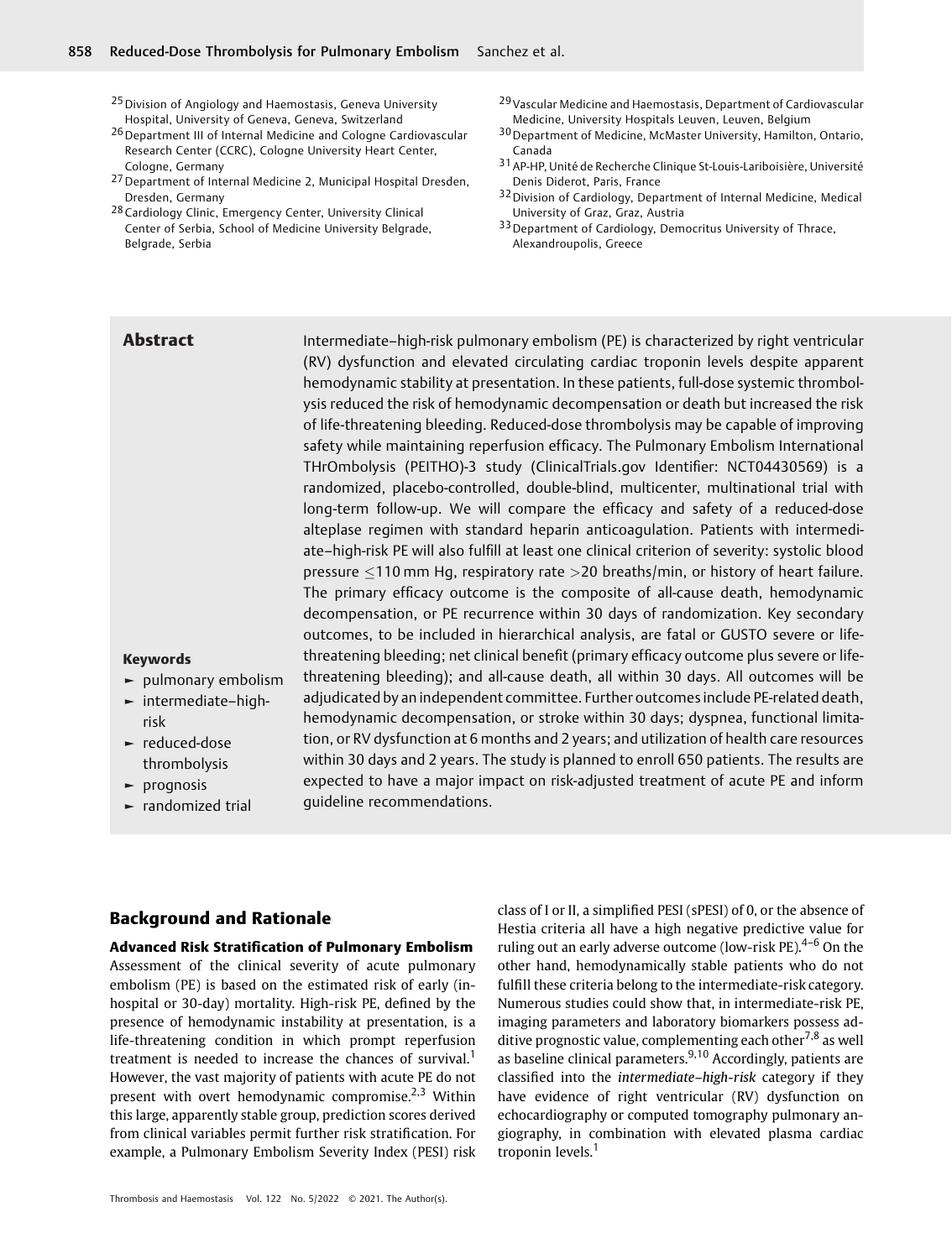# Unfavorable Risk-to-benefit Profile of Full-Dose Systemic Thrombolysis

The superior hemodynamic effects and faster onset of action (compared with heparin anticoagulation alone) of systemic thrombolytic (fibrinolytic) treatment have been established, and its use is recommended in the emergency setting of acute high-risk  $PE<sup>11</sup>$  However, it has remained controversial for decades whether systemic thrombolysis might also improve the clinical outcome of hemodynamically stable patients, $12$  particularly those with intermediate–high-risk PE. Following first promising data in the early 2000s,<sup>13</sup> the Pulmonary Embolism International THrOmbolysis (PEITHO) trial confirmed the clinical efficacy of fulldose thrombolysis (using tenecteplase) in this risk group.<sup>14</sup> That study showed a significant reduction (odds ratio [OR]: 0.44; 95% confidence interval [CI]: 0.23–0.87) in the clinical composite of death from any cause or hemodynamic collapse within 7 days after randomization. However, this benefit came at a high price: in PEITHO, stroke occurred in 12 patients (2.4%) randomized to the thrombolysis arm (OR: 12.10; 95% CI: 1.57–93.39 vs. heparin alone), being hemorrhagic in 10 cases.<sup>14</sup> Considering the high risk of intracranial or other life-threatening bleeding events, which was subsequently confirmed by meta-analyses,  $15$  current guidelines do not recommend systemic thrombolysis as first-line treatment in intermediate–high-risk PE.<sup>1,16</sup> Lastly, the PEITHO trial had not been designed to answer the question whether early systemic thrombolysis may prevent the development of late sequelae thromboembolic pulmonary hypertension (chronic thromboembolic pulmonary hypertension) after intermediate-risk PE.<sup>17</sup>

# Reduced-Dose Thrombolysis Might Improve Safety While Maintaining Efficacy

In patients with acute PE, three small randomized trials compared a reduced dose of alteplase with the conventional 100 mg regimen (received by a total of 162 and 99 patients, respectively, in the pooled study population).<sup>18-20</sup> The reduced-dosage regimens varied amongst the studies: in one of them, 50 mg of alteplase was infused over 2 hours,  $20$ whereas in the two other studies, a weight-adapted dose of 0.6 mg/kg, up to a total of 50 mg, was given over 15 minutes. $18,19$  There were no significant differences in efficacy between the reduced-dose and the standard-dose regimen, as judged by changes in pulmonary artery pressure, cardiac index or residual vascular obstruction at 24 hours, or the incidence of PE recurrence.<sup>18–20</sup> In addition, and importantly, a meta-analysis suggested that a reduced dosage may be associated with reduction in the risk of major bleeding (OR: 0.33; 95% CI: 0.12–0.91).<sup>21</sup>

The efficacy of the reduced-dose regimen is further supported by two studies comparing alteplase, at the dose of 0.6 mg/kg<sup>22</sup> or 0.5 mg/kg (maximum of 50 mg),<sup>23</sup> with heparin alone in patients with acute PE. A greater improvement of vascular obstruction was observed with alteplase in the former study, $^{22}$  whereas the latter reported a reduction in the combined endpoint of persistent pulmonary hypertension or recurrent PE over the long term.<sup>23</sup>

Taken together, reperfusion treatment employing systemic thrombolysis exerts favorable hemodynamic effects, and thrombolytic regimens may be capable of improving the prognosis of patients with acute intermediate–high-risk PE. Nevertheless, the bleeding risk of full-dose intravenous thrombolysis is too high to justify its use as first-line therapy in this risk category. Today, reduced-dose regimens are becoming increasingly popular in clinical practice worldwide, despite the explicit warning by scientific societies and guidelines that the available evidence is not (yet) sufficient to support their efficacy and safety. This potentially dangerous gap in knowledge must therefore be closed as soon as possible. An adequately powered randomized placebo-controlled clinical trial, focusing on clinically relevant efficacy and safety outcomes, is the only way to determine the benefits versus risks of reduceddose thrombolysis in acute PE.

# Study Overview

# Study Design and Objectives

The Pulmonary Embolism International Trial (PEITHO)-3 study (ClinicalTrials.gov Identifier: NCT04430569) is a randomized, placebo-controlled, double-blind, multicenter, multinational trial with long-term follow-up. The primary objective is to assess the efficacy (defined as the ability to prevent death, hemodynamic decompensation, or PE recurrence) of reduced-dose intravenous thrombolytic therapy with alteplase, against the background of standard care (heparin anticoagulation), in patients with acute intermediate–high-risk PE, 30 days after randomization. The secondary objectives are to assess (1) the safety, net clinical benefit, and impact of reduced-dose thrombolytic therapy on overall mortality in patients with intermediate–high-risk PE, as well as (2) the effect on long-term mortality, functional impairment, residual RV dysfunction, and the incidence of chronic thromboembolic pulmonary hypertension.

# Patient Population and Eligibility

The key inclusion and exclusion criteria are summarized in ►Table 1. In this context, it is important to explain the rationale for the advanced definition of intermediate–highrisk PE used in the present study. In fact, both past<sup>24</sup> and current<sup>1</sup> guidelines defined intermediate-high-risk PE based "exclusively" on imaging (evidence of RV dysfunction) and biochemical (circulating levels of elevated laboratory biomarkers) criteria. Although these modalities generally possess high sensitivity, validated in several cohort studies and a randomized trial (reviewed in Konstantinides et al<sup>24</sup>), their prognostic specificity as standalone tools may be too low to predict threatening cardiorespiratory decompensation.<sup>13,14</sup> They may thus not suffice to identify the patients closer to the "upper border" of the intermediate-risk zone, who are expected to obtain the largest possible clinical benefit from early thrombolytic treatment. To address this limitation, we sought to identify additional baseline predictors of early lifethreatening events in the population of the large PEITHO trial, in which overall early mortality was low.<sup>14</sup> We found that initial systolic blood pressure  $\leq$ 110 mm Hg, respiratory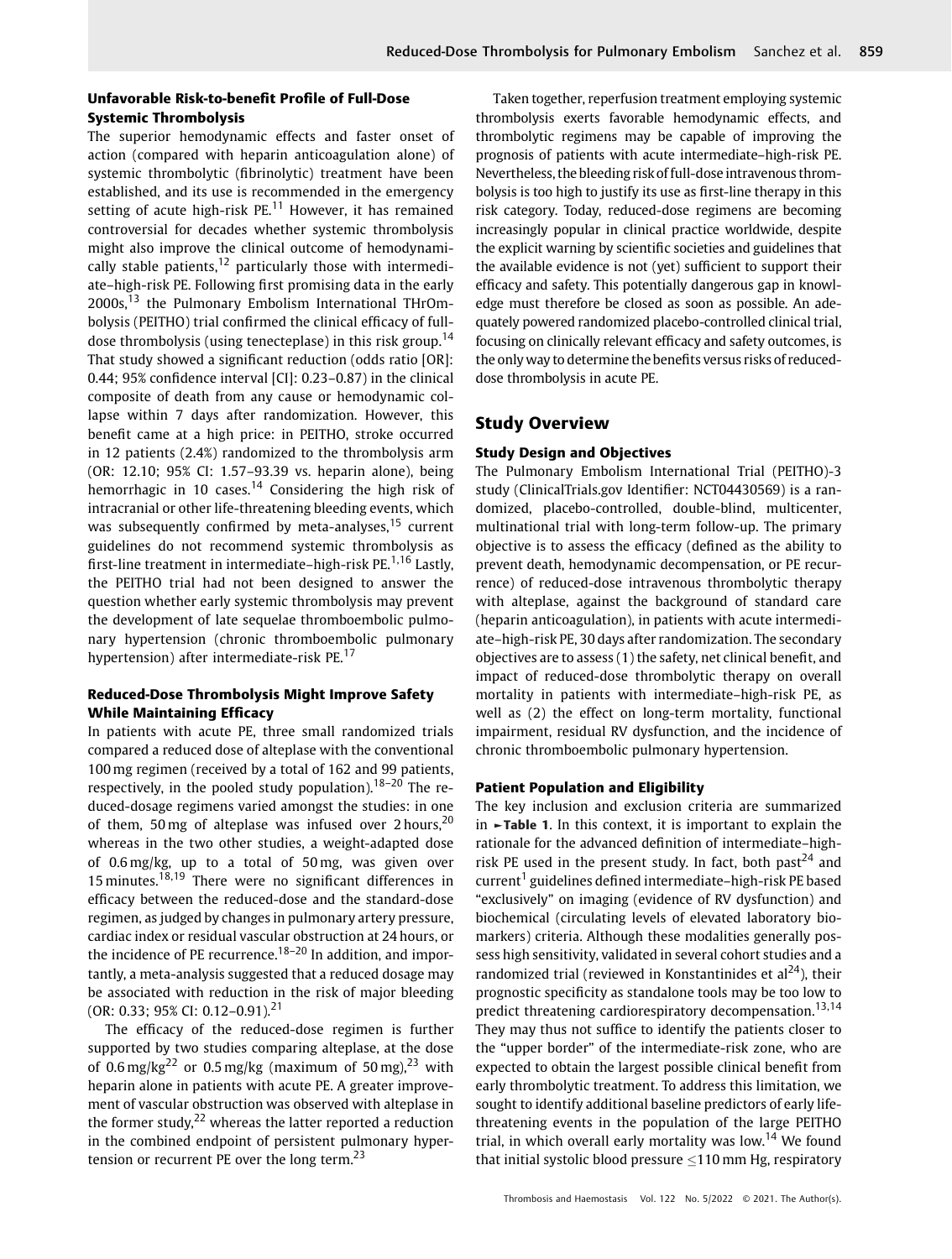Table 1 Key inclusion and exclusion criteria

| Inclusion criteria                                                                                                                                                                                                                                                                                                                                                                                                                                                                                                                                                                                                                                                                                                                                                                                                                                                                                                                                                                                                                                                                                                                                                                                                                                                                                                                                                                                                                                                                                                                                                                                                                                                                                                                                                                                                                                                                                                                                    | <b>Exclusion criteria</b>                                                                                                                                                                                                                                                                                                                                                                                                                                                                                                                                                                                                                                                                                                                                                                                                                                                                                                                                                                                                                                                                                                                                                                                                                                                                                                                                                                                                                                                                                                                                                                                                                                                                                                                                                                                                                                |
|-------------------------------------------------------------------------------------------------------------------------------------------------------------------------------------------------------------------------------------------------------------------------------------------------------------------------------------------------------------------------------------------------------------------------------------------------------------------------------------------------------------------------------------------------------------------------------------------------------------------------------------------------------------------------------------------------------------------------------------------------------------------------------------------------------------------------------------------------------------------------------------------------------------------------------------------------------------------------------------------------------------------------------------------------------------------------------------------------------------------------------------------------------------------------------------------------------------------------------------------------------------------------------------------------------------------------------------------------------------------------------------------------------------------------------------------------------------------------------------------------------------------------------------------------------------------------------------------------------------------------------------------------------------------------------------------------------------------------------------------------------------------------------------------------------------------------------------------------------------------------------------------------------------------------------------------------------|----------------------------------------------------------------------------------------------------------------------------------------------------------------------------------------------------------------------------------------------------------------------------------------------------------------------------------------------------------------------------------------------------------------------------------------------------------------------------------------------------------------------------------------------------------------------------------------------------------------------------------------------------------------------------------------------------------------------------------------------------------------------------------------------------------------------------------------------------------------------------------------------------------------------------------------------------------------------------------------------------------------------------------------------------------------------------------------------------------------------------------------------------------------------------------------------------------------------------------------------------------------------------------------------------------------------------------------------------------------------------------------------------------------------------------------------------------------------------------------------------------------------------------------------------------------------------------------------------------------------------------------------------------------------------------------------------------------------------------------------------------------------------------------------------------------------------------------------------------|
| 1. Age 18 years or older<br>2. Objectively confirmed acute PE with first symptoms $\leq$ 2<br>weeks before randomization, $\geq$ 1 of the following criteria<br>required:<br>$a. \geq 1$ segmental ventilation-perfusion mismatch on lung<br>scan<br>b. CTPA/pulmonary angiography showing filling defect or<br>abrupt obstruction of a segmental/more proximal<br>pulmonary artery<br>3. Elevated risk of early death or hemodynamic collapse,<br>indicated by $\geq$ 1 of the following criteria:<br>a. SBP $\leq$ 110 mm Hq over $\geq$ 15 minutes<br>b. Temporary need for fluid resuscitation and/or treat-<br>ment with low-dose catecholamines because of arterial<br>hypotension at presentation, provided that the patient<br>could be stabilized within 2 hours of admission and<br>maintains SBP of $\geq$ 90 mm Hq and adequate organ<br>perfusion without catecholamine infusion<br>c. Respiratory rate $>$ 20 per minute or oxygen saturation<br>on pulse oximetry $(SpO2) < 90%$ or partial arterial<br>oxygen pressure $<$ 60 mm Hq at rest while breathing<br>room air<br>d. History of chronic heart failure, defined as previous<br>diagnosis of heart failure with reduced, moderately<br>reduced, or preserved ejection fraction, or treatment<br>for heart failure at any time during the past 12 months<br>4. RV dysfunction, indicated by RV/LV diameter ratio > 1.0<br>on echocardiography (apical four-chamber or subcostal<br>four-chamber view) or on CTPA (transverse plane)<br>5. Serum troponin I or T concentration above the upper limit<br>of local normal using a high-sensitive assay<br>6. Signed informed consent<br>Note: Patients who test positive for SARS-CoV-2 may be<br>randomized, if the investigator judges that the acute PE (and<br>not the infection with SARS-CoV-2) is responsible for the<br>patient's clinical, imaging, and hemodynamic parameters<br>meeting the trial's inclusion criteria. | 1. High-risk PE with hemodynamic instability <sup>1</sup><br>2. Active bleeding<br>3. History of nontraumatic intracranial bleeding<br>4. Acute ischemic stroke or transient ischemic attack in the<br>past 6 months<br>5. Neurosurgery or eye surgery; abdominal, cardiac, thoracic,<br>or vascular surgery; or orthopaedic surgery or trauma, in<br>the past 3 weeks<br>6. Known central nervous system neoplasm or metastasis<br>7. Platelet count $<$ 100 $\times$ 10 <sup>9</sup> /L<br>8. INR $> 1.4$<br>9. Administration of thrombolytic agents in the preceding 4<br>days<br>10. Antiplatelet agents other than ASA $\leq$ 100 mg once daily;<br>clopidogrel 75 mg once daily or a single loading dose of<br>ASA or clopidogrel<br>11. Any direct oral anticoagulant within 12 hours of random-<br>ization<br>12. Known significant bleeding risk according to investigator's<br>judgment<br>13. Vena cava filter insertion in the preceding 4 days<br>14. Current participation in another clinical trial<br>15. Previous enrolment in this study<br>16. Known hypersensitivity to alteplase, gentamicin, any of<br>the excipients of the trial drug, or low-molecular weight<br>heparin<br>17. Known severe hepatic disease, portal hypertension (with<br>esophageal varices), or active hepatitis<br>18. Peptic ulcer diagnosed in the past 3 months<br>19. Pregnancy or parturition within the previous 30 days, or<br>current breastfeeding<br>20. Women of childbearing potential who do not have a<br>negative pregnancy test and do not use an effective<br>method of birth control<br>21. Any other condition that the investigator feels would place<br>the patient at increased risk upon start of the investiga-<br>tional treatment<br>22. Life expectancy $<$ 6 months or inability to participate at 6-<br>month follow-up visit |

Abbreviations: ASA, acetylsalicylic acid; CTPA, computed tomography pulmonary angiography; INR, international normalized ratio; LV, left ventricular; PE, pulmonary embolism; RV, right ventricular; SARS-CoV-2, severe acute respiratory syndrome coronavirus 2; SBP, systolic blood pressure.

rate >20 breaths/min (or, as a surrogate, an arterial oxygen saturation <90% on room air) at presentation, or a history of chronic heart failure, predicted, alone or in combination, death from any cause, hemodynamic decompensation, or objectively confirmed recurrent PE within 30 days of randomization. The presence of at least one of these criteria thus defined an enriched patient population (53% of the patients enrolled in that study), in which the incidence of the composite clinical outcome was 11.2% in the control group as opposed to as low as 3.7% in the thrombolysis group.<sup>25</sup> This group was defined as the target population in the present trial, with the aim to obtain an optimized benefit-to-risk ratio from early thrombolysis.

#### Treatment Regimens

The diagram shown in ►Fig. 1 depicts the study flow and the allowed time intervals between consecutive trial procedures and visits. An overview of the tests to be performed and parameters to be collected upon enrolment and at the fol-

Thrombosis and Haemostasis Vol. 122 No. 5/2022 © 2021. The Author(s).

low-up visits is provided in ►Table 2. Patients fulfilling all the inclusion criteria and none of the exclusion criteria (►Table 1) will be randomized into the experimental or the reference treatment arm. Patients will receive alteplase (if randomized into the experimental arm) or placebo (if randomized into the reference arm), to be given within 30minutes of randomization as a 15-minute intravenous infusion; the dosage will be 0.6 mg/kg, with the total dose not exceeding 50 mg. If the experimental treatment cannot be given within 30minutes of randomization, the patient will be analyzed according to the intention-to-treat (ITT) principle.

Both treatment arms will receive anticoagulant treatment using low-molecular-weight heparin (LMWH) or any other type of heparin approved for the treatment of acute PE, according to local practice. If anticoagulation has been initiated using unfractionated heparin (UFH) and a switch to LMWH is envisaged after randomization, the UFH infusion will be stopped at the time of randomization and the first LMWH subcutaneous injection will be given within 3 hours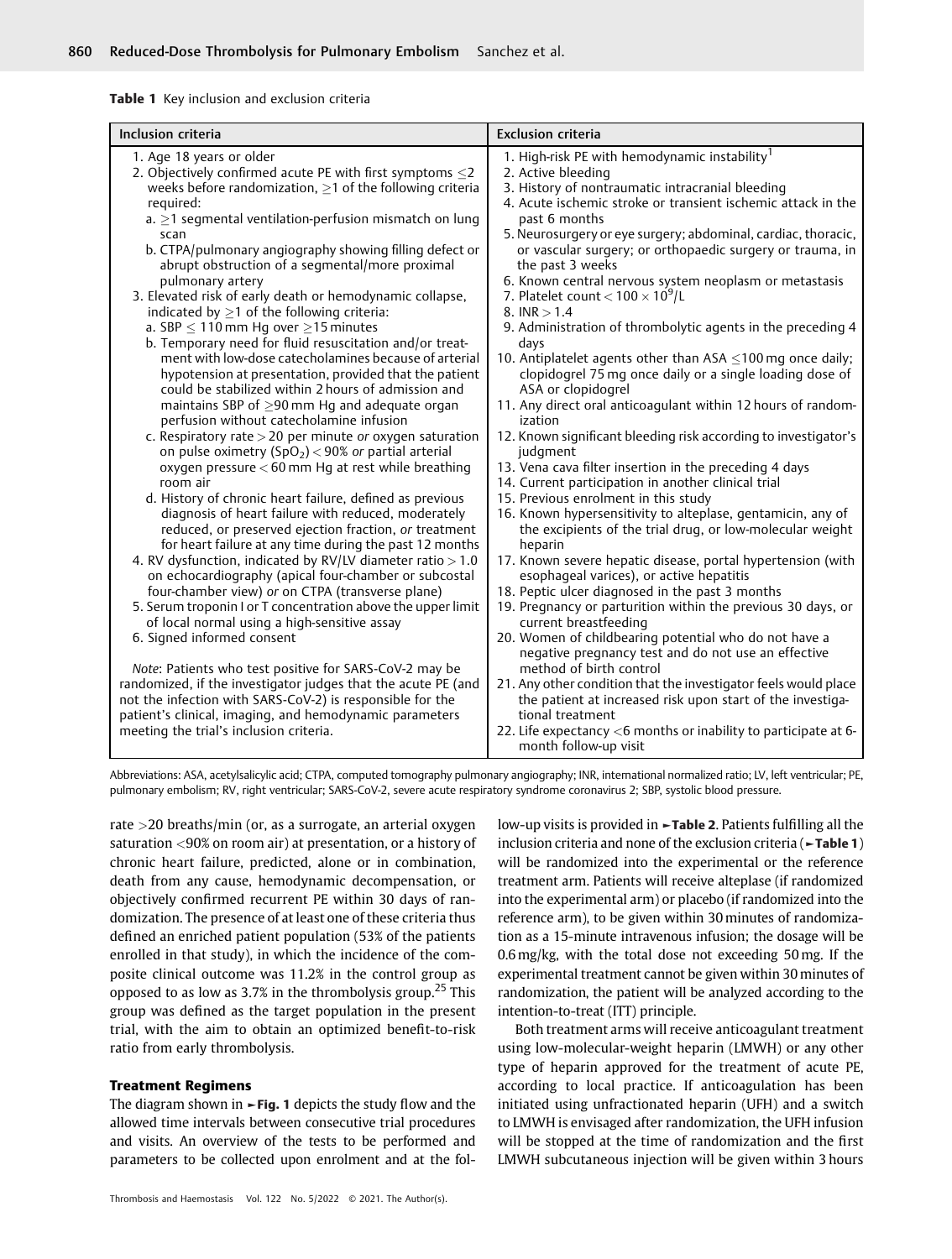

Fig. 1 Overview of design of the Pulmonary Embolism International THrOmbolysis (PEITHO)-3 trial. AEs, adverse events; PE, pulmonary embolism, RV, right ventricular; i.v., intravenously; V, visit.

|  |  |  |  | Table 2 Trial visit plan and data collection schedule |  |
|--|--|--|--|-------------------------------------------------------|--|
|--|--|--|--|-------------------------------------------------------|--|

|                                                                                                                       | Day $(D)0$<br><b>Inclusion visit</b> | D30 $\pm$ 3 days after<br>randomization | Month (M) $6 \pm 15$ days<br>after randomization | M24 $\pm$ 30 days after<br>randomization/end<br>of study |  |
|-----------------------------------------------------------------------------------------------------------------------|--------------------------------------|-----------------------------------------|--------------------------------------------------|----------------------------------------------------------|--|
|                                                                                                                       | In hospital                          | Outpatient follow-up                    |                                                  |                                                          |  |
| Verification of inclusion and<br>exclusion criteria                                                                   | $\mathsf{X}$                         |                                         |                                                  |                                                          |  |
| Signed informed consent                                                                                               | $\chi$                               |                                         |                                                  |                                                          |  |
| Randomization                                                                                                         | $\mathsf{X}$                         |                                         |                                                  |                                                          |  |
| Medical interview<br>- Demographics<br>- Medical history<br>- Concomitant antiplatelet<br>and anticoagulant treatment | $\mathsf{X}$                         |                                         |                                                  |                                                          |  |
| Clinical examination <sup>a</sup>                                                                                     | $\mathsf{X}$                         | $\mathsf{X}$                            | $\mathsf{X}$                                     | $\mathsf{X}$                                             |  |
| Troponin I and/or t-test                                                                                              | $\chi$                               |                                         |                                                  |                                                          |  |
| Further laboratory tests <sup>b</sup>                                                                                 | $\mathsf{X}$                         |                                         |                                                  |                                                          |  |
| RV/LV diastolic diameter ratio                                                                                        | $\mathsf{X}$                         |                                         |                                                  |                                                          |  |
| sPESI                                                                                                                 | $\mathsf{X}$                         |                                         |                                                  |                                                          |  |
| Study drug administration                                                                                             | $\mathsf{X}$                         |                                         |                                                  |                                                          |  |
| Echocardiography                                                                                                      | X                                    |                                         | X                                                | $\mathsf{X}$                                             |  |
| Pregnancy test<br>(for women of childbearing age)                                                                     | $\mathsf{X}$                         |                                         |                                                  |                                                          |  |
| Documentation of<br>(serious) adverse events <sup>c</sup>                                                             | $\mathsf{X}$                         | $\mathsf{X}$                            |                                                  |                                                          |  |
| Utilization of health<br>care resources                                                                               |                                      | $\mathsf{X}$                            | $\mathsf{X}$                                     |                                                          |  |

Abbreviations: LV, left ventricular; RV, right ventricular; sPESI, simplified Pulmonary Embolism Severity Index.

ancluding body weight, blood pressure, heart rate, arterial oxygen saturation, respiratory rate, clinical signs of right heart failure.

<sup>b</sup>Creatinine, international normalized ratio, hemoglobin (1 day after randomization), platelet count (before and after randomization).

<sup>c</sup>Patients will be continuously monitored for early detection of hemodynamic instability or major bleeding.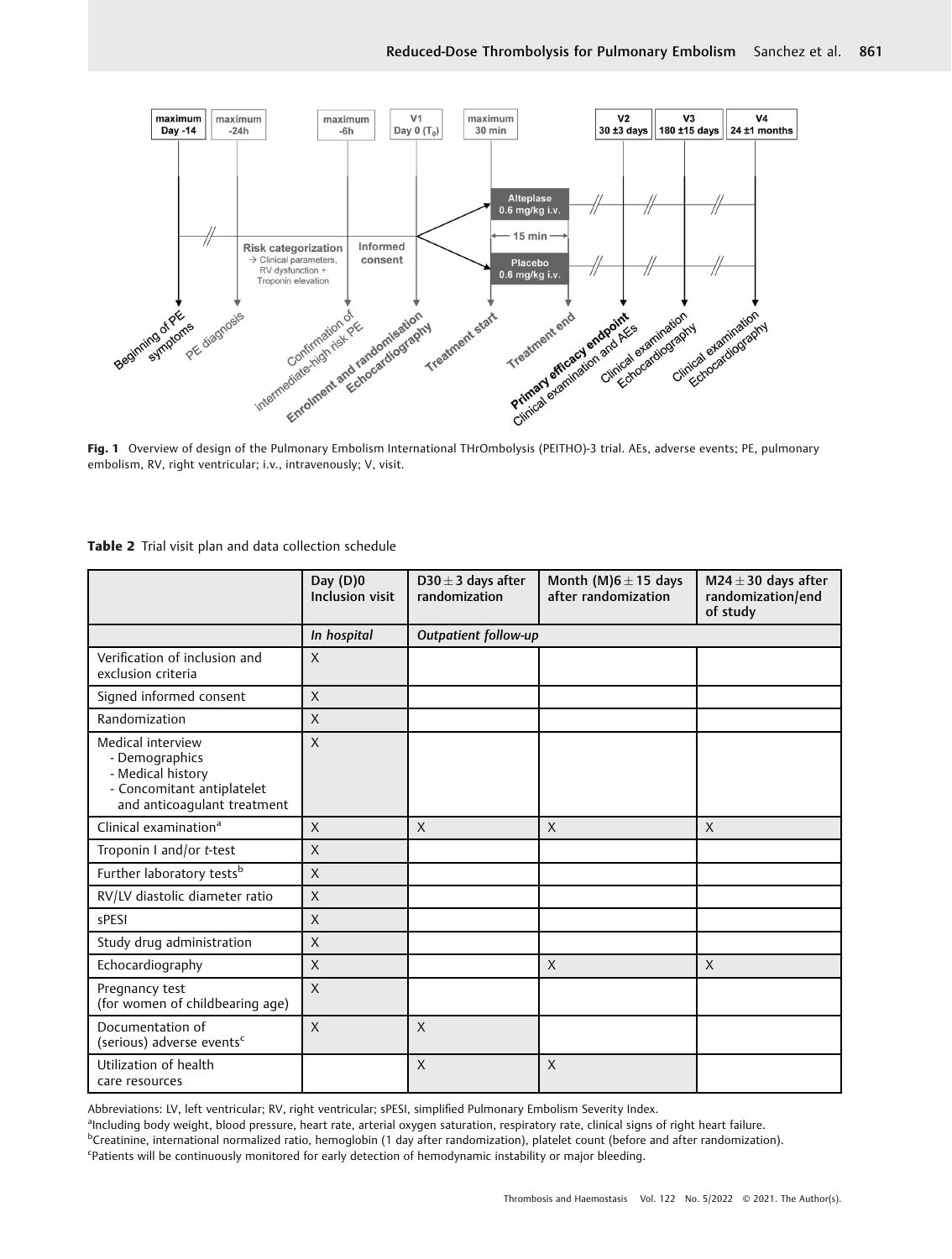of the end of UFH infusion. If anticoagulation has been initiated with LMWH as a twice-daily regimen, the next LMWH injection will be given 12 hours after the previous one. If fondaparinux, or LMWH as once-daily injection, has been given before randomization, the next injection will be given 24 hours after the previous one. Due to the longer halflife of fondaparinux as compared with LMWH, a switch from that drug to LMWH (or UFH) is generally recommended over the first 48 hours. The use of direct oral anticoagulants (apixaban, betrixaban, dabigatran, edoxaban, rivaroxaban) and vitamin K antagonists will not be allowed within the first 48 hours after randomization. All approved anticoagulant regimens will be allowed 48 hours after randomization.

As recommended by current guidelines, $1$  all patients will receive therapeutic anticoagulation for at least 3 months. After the first 3 months, discontinuation or extension of the anticoagulant treatment will be at the discretion of the treating physician.

# **Outcomes**

The efficacy and safety outcomes of the PEITHO-3 trial are summarized in ►Table 3. The primary efficacy outcome is the clinical composite of death from any cause, hemodynamic decompensation, or objectively confirmed recurrent PE within 30 days of randomization. When defining the primary efficacy outcome, we took into account that early mortality is relatively low in patients with intermediate-risk PE receiving contemporary, state-of-the-art supportive care such as that provided in the setting of a randomized controlled trial.<sup>14</sup> Thus, the sample size required for a trial aiming to show a "pure

mortality benefit" from thrombolysis would be prohibitively large. On the other hand, other relevant adverse outcomes, notably early hemodynamic collapse or decompensation, are more frequent in patients with intermediate–high-risk PE treated with anticoagulation, and they represent a valid component of overall clinical efficacy.<sup>14</sup> In addition, by including all-cause (and not only PE-related) mortality in the composite primary outcome, we aim to ensure that, if superiority of reduced-dose thrombolysis over heparin alone is shown in the present study, it will have accounted for any thrombolysisrelated fatal bleeding events. In the same context, the GUSTO definition of bleeding was chosen because it directly reflects the possible impact of bleeding complications on death or hemodynamic compromise/decompensation. Consequently, possible opposing effects of reduced-dose thrombolysis on efficacy and safety (such as prevention of PE-related death or decompensation at the cost of excessive fatal bleeding or hemorrhage-induced hemodynamic compromise) will both be taken into account in the primary clinical outcome. PEITHO-3 thus aims to provide a clear message to physicians regarding the overall clinical benefit of thrombolysis in patients with intermediate–high-risk PE rigorously defined by clinical, imaging, and biochemical criteria.<sup>25</sup>

All primary and secondary outcomes will be adjudicated by an independent clinical events committee.

#### Sample Size Calculation and Statistical Analysis Plan

To calculate the sample size for the present study, we performed a post hoc analysis of the population of the PEITHO trial, the largest (full-dose) thrombolysis trial with

|  |  |  |  |  |  |  | <b>Table 3</b> Primary and secondary outcomes |
|--|--|--|--|--|--|--|-----------------------------------------------|
|--|--|--|--|--|--|--|-----------------------------------------------|

| Primary outcome    | Clinical composite of death from any cause or hemodynamic decompensation or objectively confirmed<br>recurrent PE within 30 days of randomization                                                                                                                                                                                                                                                                                                                                                                                                                                                                                                                                                                                                                                                                                                                                                                                                                                                |
|--------------------|--------------------------------------------------------------------------------------------------------------------------------------------------------------------------------------------------------------------------------------------------------------------------------------------------------------------------------------------------------------------------------------------------------------------------------------------------------------------------------------------------------------------------------------------------------------------------------------------------------------------------------------------------------------------------------------------------------------------------------------------------------------------------------------------------------------------------------------------------------------------------------------------------------------------------------------------------------------------------------------------------|
| Secondary outcomes | To be included in a hierarchical analysis:                                                                                                                                                                                                                                                                                                                                                                                                                                                                                                                                                                                                                                                                                                                                                                                                                                                                                                                                                       |
|                    | 1. Fatal or GUSTO severe or life-threatening bleeding, defined as either intracranial bleeding or<br>bleeding leading to significant hemodynamic compromise requiring treatment, <sup>38</sup> within 30 days<br>2. Net clinical benefit, defined as the composite of the primary efficacy outcome and GUSTO severe<br>or life-threatening bleeding, within 30 days<br>3. All-cause mortality within 30 days                                                                                                                                                                                                                                                                                                                                                                                                                                                                                                                                                                                     |
|                    | Not to be included in the hierarchical analysis:                                                                                                                                                                                                                                                                                                                                                                                                                                                                                                                                                                                                                                                                                                                                                                                                                                                                                                                                                 |
|                    | 4. PE-related death within 30 days of randomization<br>5. Hemodynamic decompensation within 30 days<br>6. Recurrent PE within 30 days<br>7. Need for rescue thrombolysis, catheter-directed treatment, or surgical embolectomy within 30<br>days<br>8. Ischemic or hemorrhagic stroke within 30 days<br>9. Serious adverse events within 30 days<br>10. Utilization of health care resources within 30 days and 6 months<br>11. All-cause mortality at 2 years<br>12. Persisting dyspnea assessed by the Medical Research Council (MRC) scale at 6 months and at 2<br>years<br>13. Functional outcome, using the post-VTE functional scale, <sup>39</sup> at 6 months and at 2 years<br>14. Persistent RV dysfunction, defined as an intermediate or high probability of pulmonary hypertension on echocardiography according to ESC criteria, $40$ at 6 months and 2 years<br>15. Confirmed chronic thromboembolic pulmonary hypertension according to ESC criteria <sup>40</sup> at 2<br>years |

Abbreviations: ESC, European Society of Cardiology; GUSTO, Global Utilization of Streptokinase and Tissue Plasminogen Activator for Occluded Coronary Arteries; PE, pulmonary embolism; RV, right ventricular; VTE, venous thromboembolism.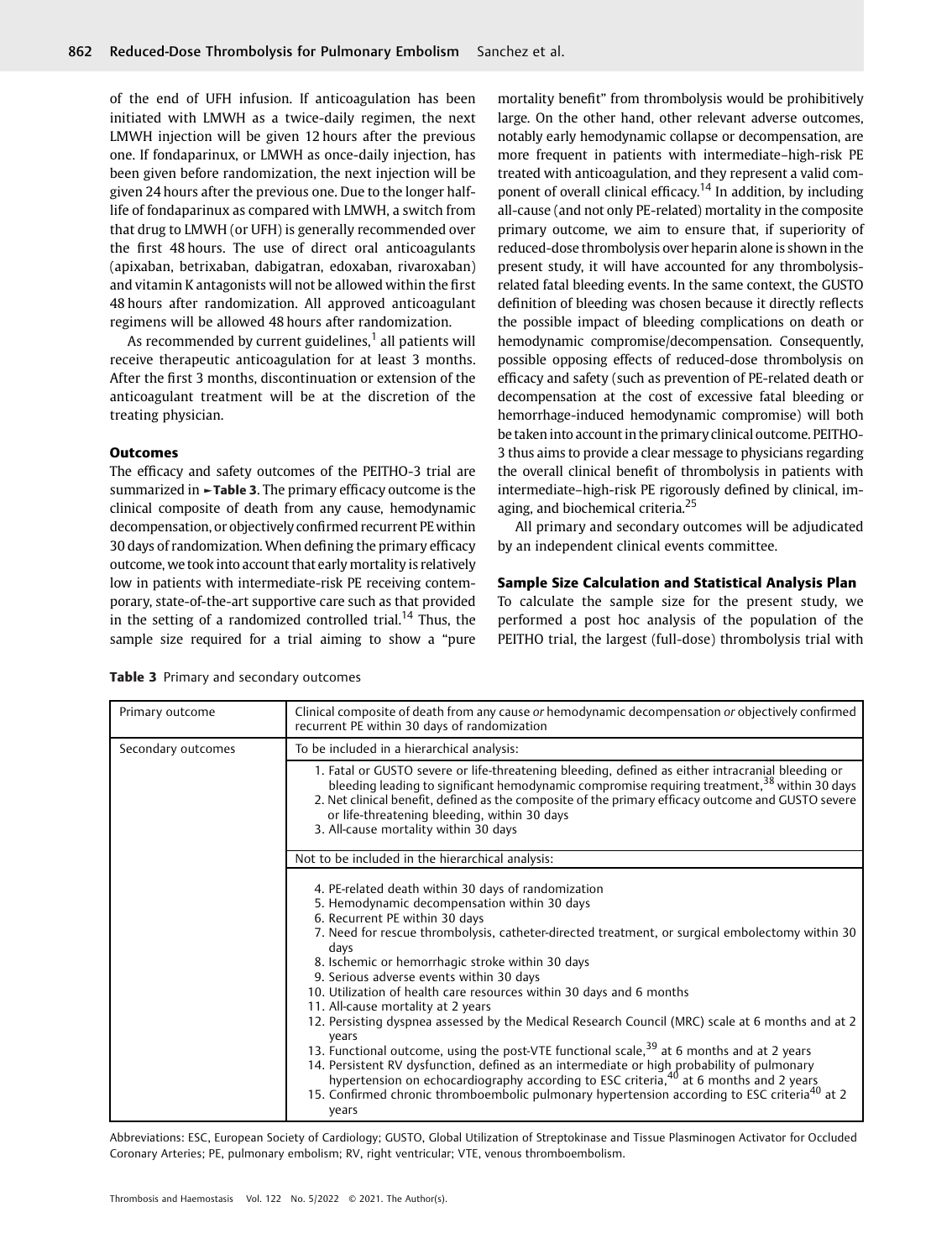clinical outcomes conducted to this date.<sup>25</sup> This analysis helped to estimate the incidence of the primary efficacy outcome (death from any cause or hemodynamic collapse or objectively confirmed recurrent PE within 30 days of randomization) as defined in the present study, PEITHO-3. More specifically, in the subgroup of patients included in PEITHO, who would have fulfilled the "enriched" inclusion criteria of the present study, the rates were 11.2 and 3.7% in the control and (standard-dose) thrombolysis groups, respectively (relative risk reduction 67%). For estimating efficacy in PEITHO-3, we conservatively assumed a 55% relative risk reduction, corresponding to a 5.0% expected incidence in the reduceddose thrombolysis group. Taking into account a planned interim analysis (see below) with the Lan and DeMets methods, we calculated that several ( $n = 305$ ) patients per treatment arm will allow a 80% power to show the expected relative risk reduction. The nominal  $\alpha$  at final analysis will be set at 0.049 for the primary analysis according to the Lan– DeMets<sup>26</sup> monitoring boundary with an O'Brien-Fleming stopping rule, provided that no sample size modification will be needed; otherwise, the final significance level will be adjusted accordingly.<sup>27</sup> Accounting for possible early dropouts, it is planned to enroll and randomize a total of 650 patients; the final size of the trial population will depend on the results of the interim analysis as explained below.

The primary analysis on the primary outcome will be performed in the ITT population applying a logistic regression analysis to account for stratification factors<sup>28,29</sup>; the group variables age ( $>75$  vs.  $< 75$  years) and country will be included in the model. Results will be presented as OR and associated 95% CI. In addition, two exploratory subgroup analyses will be performed for the primary outcome in the ITT population, according to the following variables:  $(1) > 75$ versus  $\leq$  75 years, and (2) presence of  $\geq$  2 clinical criteria of PE severity at presentation (among the following inclusion criteria: systolic blood pressure  $\leq 110$  mm Hg; respiratory rate  $>$  20/min or, as a surrogate, arterial oxygen saturation < 90% on room air; history of chronic heart failure) versus one criterion. An interaction term between subgroup variable and the treatment variable will be included in the logistic model, to assess whether the interaction is significantly associated to the primary outcome. Results will be presented as a forest plot.

In addition to improving early clinical outcomes, utilization of health care resources will be recorded for each patient at two time points (30 days and 180 days) postrandomization. For outpatient visits and periods of hospitalization, country-specific standardized unit costs will be applied, representing costs from a societal perspective. In addition, PE-related resource utilization will be recorded.

# Safety Monitoring, Interim Analysis, and Stopping Rules

An independent data and safety monitoring board (DSMB) will be assessing the safety of the study. The DSMB will periodically review the serious adverse events (SAEs) with a special attention to the major bleeding events and will communicate its recommendations to the sponsor about stopping or continuing the trial. As specified in a dedicated charter, the frequency of DSMB meetings will be scheduled every 20 SAEs. Additional meetings may be arranged, especially if the SAE numbers are higher than anticipated. An independent statistician will conduct a formal efficacy interim analysis and sample size re-estimation based on the adjudicated primary efficacy outcome of 50% of the expected total number of patients. The superiority of the experimental treatment versus the control arm will be assessed by the chi-square test. To provide an overall two-sided significance level close to 0.05 for the study, the interim analysis will have a Lan–DeMets monitoring boundary with an O'Brien–Fleming stopping rule.<sup>26</sup> The study will stop for efficacy if the *p*-value provided by the chi-square test is ˂0.003. The study will stop for futility if the conditional probability (based on the observed treatment effect) of rejecting the null hypothesis is ˂0.5.

# Implications of PEITHO-3

It has been almost 18 years since the first PEITHO trial was launched. The PEITHO investigators set out to resolve a longlasting controversy concerning the efficacy versus safety of reperfusion treatment for patients with acute PE presenting with findings of acute RV pressure overload and dysfunction despite apparently normal systemic blood pressures.<sup>30,31</sup> PEITHO helped to advance the definition of intermediaterisk PE, and it showed that patients belonging to the intermediate–high-risk class may clinically benefit from systemic thrombolysis as first-line treatment. However, that trial also showed that the bleeding risks of full-dose intravenous thrombolysis predominate over its clinical and hemodynamic effects.<sup>14</sup> In view of these results, the focus of the debate has shifted toward identifying safer reperfusion modalities. Percutaneous catheter-directed treatment of acute PE, aiming a mechanical thrombus removal with or without local thrombolysis, has shown promising effects on surrogate imaging or hemodynamic parameters. $32-35$  However, for the majority of countries and hospitals around the world, intravenous thrombolysis is expected to remain a more affordable and more feasible option in terms of required expertise, infrastructure, and resources. The present randomized controlled trial will address a large unmet need by testing the hypothesis that reduced-dose systemic thrombolysis may improve the prognosis of patients with acute intermediate–high-risk PE at an acceptably low risk of major bleeding complications. In this context it is further anticipated, as also suggested by the results of meta-analyses, <sup>15,36</sup> that the use of alteplase in the present trial will be associated with a lower risk of intracranial hemorrhage and other major bleeding compared with tenecteplase used in PEITHO.<sup>14</sup> If the hypothesis of PEITHO-3 is confirmed, international clinical practice guidelines will most likely revisit their recommendations by including reperfusion and particularly reduced-dose systemic thrombolysis as first-line treatment in this risk class. If the hypothesis is rejected, catheterdirected treatment may become the only option for improving the prognosis of patients with intermediate–high-risk  $PE<sub>1</sub><sup>37</sup>$  provided that it can demonstrate clinical efficacy and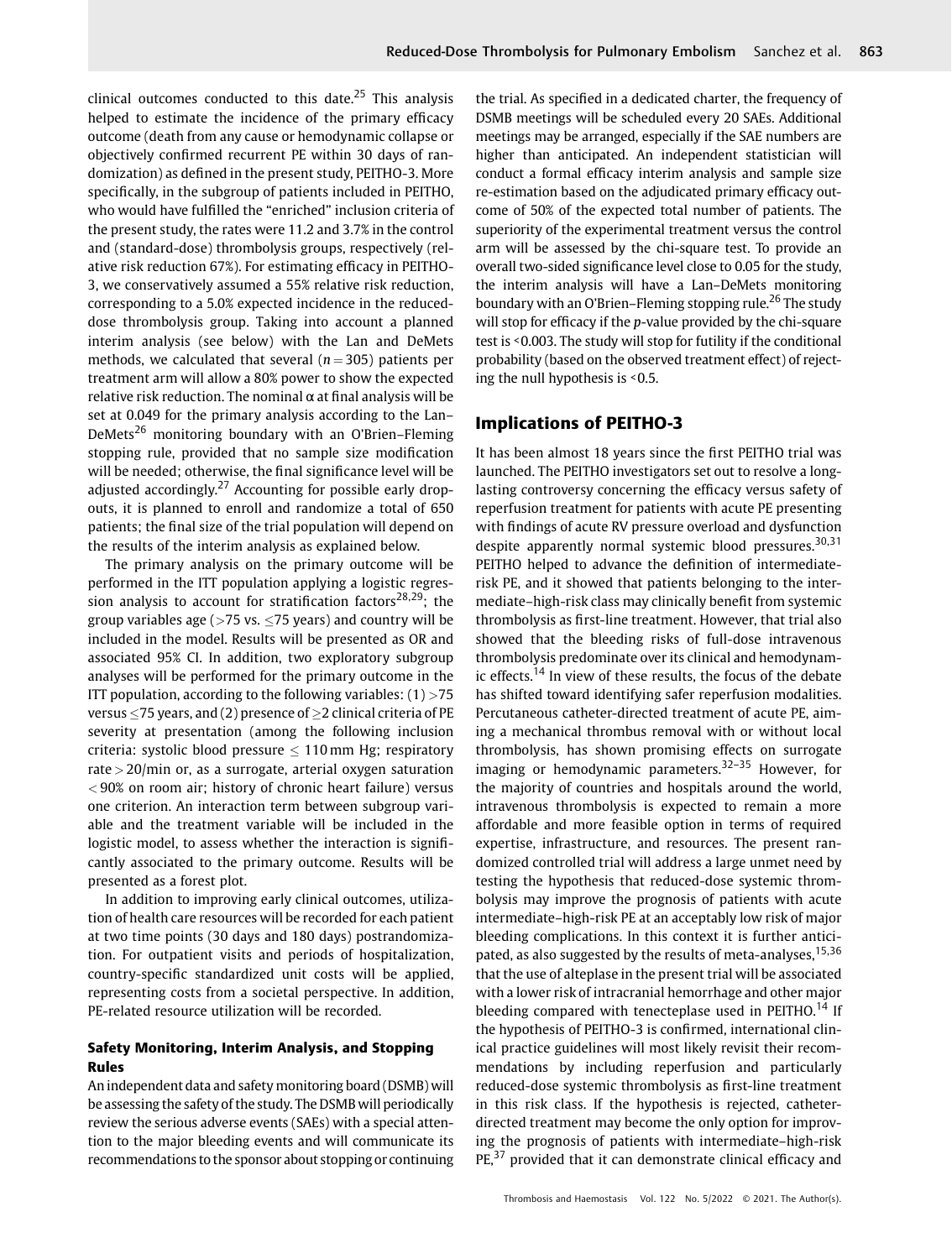safety in future state-of-the-art randomized controlled trials. In any case, the results of the present trial are expected to have a major impact on future risk-adjusted treatment strategies for patients with acute PE.

# Study Committees and Investigators

#### Scientific Steering Committee

Olivier Sanchez, Paris, France; Stavros Konstantinides, Mainz, Germany; Walter Ageno, Varese, Italy; Melanie Ferreira, Almada, Portugal; Menno V. Huisman, Leiden, The Netherlands; David Jiménez, Madrid, Spain; Sandrine Katsahian, Paris, France; Matija Kozak, Ljubljana, Slovenia; Mareike Lankeit, Berlin, Germany; Nicolas Meneveau, Besançon, France; Piotr Pruszczyk, Warsaw, Poland; Antoniu Petris, Iasi, Romania; Marc Righini, Geneva, Switzerland; Branislav Stefanovic, Serbia; Peter Verhamme, Leuven, Belgium; Kerstin de Wit, Hamilton, Ontario, Canada; Andreas Zirlik, Graz, Austria.

## Executive Committee

Olivier Sanchez, Paris, France; Stavros Konstantinides, Mainz, Germany; Yvann Frigout, Paris, France; Aurélie Guimfack, Paris, France; Dorothea Becker, Mainz, Germany; Nadine Martin, Mainz, Germany; Louise Goedhart (Aixial, Boulogne-Billancourt, France; contract research organization).

## Trial Statisticians

Anaïs Charles-Nelson, Sandrine Katsahian, Eric Vicaut, Paris, France; Harald Binder, Freiburg, Germany.

#### Data Safety Monitoring Board

Jean-Philippe Collet, Paris, France; Drahomir Aujesky, Bern, Switzerland; Silvy Laporte, Saint Etienne, France.

#### Clinical Events Adjudication Committee

Joseph Emmerich, Paris, France; Cécile Tromeur, Brest, France; Stefano Barco, Zurich, Switzerland.

#### Funding

The work of Stavros Konstantinides was supported by the German Federal Ministry of Education and Research (BMBF 01EO1003 and 01EO1503). The authors are responsible for the contents of this publication.

PEITHO-3 is an independent, investigator-initiated trial. The study is being supported by public funding, specifically by grants from the French Ministry of Health (PHRCN-16–0580), the German Research Foundation (Deutsche Forschungsgemeinschaft; KO 1939/3–1), the Canadian Institutes of Health Research and the Spanish Ministry of Science and Innovation. In addition, the sponsor, Assistance Publique – Hôpitaux de Paris, has obtained the study drug and a grant from the market authorization holder of alteplase, Boehringer Ingelheim. The authors are solely responsible for the design and conduct of the trial, for all study analyses, and for the drafting and editing of reports and publications and their final contents.

#### Conflict of Interest

O.S. has received institutional research grants from Bayer, Leo Pharma, Bristol-Myers Squibb, Merck Sharp and Dome, Daiichi-Sankyo, Boehringer Ingelheim, and Sanofi, and personal consultancy/speaker fees from Bayer, Bristol-Myers Squibb, Pfizer, Boston Scientific, Merck Sharp and Dome, Boehringer Ingelheim, Sanofi, and Chiesi. S.B. has received congress and travel payments from Daiichi-Sankyo and Bayer AG, honoraria from BTG Pharmaceuticals, Boston Scientific, Bayer HealthCare, and Leo Pharma, and institutional grants from Sanofi, outside the submitted work. W.A. reports research support from Bayer; activity in advisory boards for Bayer, Boehringer Ingelheim, Daiichi Sankyo, Portola, Janssen, Aspen, and Sanofi. D.D. has received speaker's honoraria from Bayer Vital, Daiichi-Sankyo, and Pfizer/Bristol-Myers Squibb, and consulting fees from Bayer Vital and Daiichi-Sankyo. In addition, D.D. is a member of SFB1425, funded by the Deutsche Forschungsgemeinschaft (DFG, German Research Foundation #422681845). K.E. reports lecture fees from Astra-Zeneca, Bayer Vital, Berlin Chemie, Boehringer Ingelheim, and Novartis, and consulting fees from Bayer Vital, Boehringer Ingelheim, Novartis, and Novo Nordisk. M.F. reports lecture fees and travel grants from Bayer, Bristol-Myers Squibb, and Pfizer, and travel grants from Daiichi-Sankyo and Leo Pharma. M.V.H. reports grants from ZonMW Dutch Healthcare Fund, and grants and personal fees to the hospital from Boehringer Ingelheim, Bristol-Myers Squibb/Pfizer, Bayer Health Care, Aspen, and Daiichi-Sankyo, all outside the submitted work. D.J. has served as an advisor or consultant for Bayer HealthCare Pharmaceuticals, Boehringer Ingelheim, Bristol-Myers Squibb, Daiichi-Sankyo, Leo Pharma, Pfizer, ROVI, and Sanofi; served as a speaker or a member of a speakers' bureau for Bayer HealthCare Pharmaceuticals, Boehringer Ingelheim, Bristol-Myers Squibb, Daiichi-Sankyo, Leo Pharma, ROVI, and Sanofi; received grants for clinical research from Daiichi-Sankyo, Sanofi, and ROVI. M.K. reports speaker fees from Pfizer, Boehringer Ingelheim, and Bayer AG, outside the submitted work. M.L. reports consultant and speaker fees from Actelion, Bayer, Thermo Fisher Scientific, Daiichi-Sankyo, MSD, and Bristol-Myers Squibb-Pfizer, and project funding from Thermo Fisher Scientific. N.M. reports consulting fees, speaker fees, and project funding from Bayer AG and Bristol-Myers Squibb/Pfizer; speaker fees from AstraZeneca and Boehringer Ingelheim; and consulting fees from Abbott and Terumo. A.P. reports speaker fees from S.C. Pfizer Romania SRL, Servier Pharma SRL, Novartis Pharma Services Romania SRL, Bayer SRL, and SC Sanience SRL.

S.R. received honoraria for lectures and/or consultancy from Abbott, Acceleron, Actelion, Arena, Bayer, BMS, Ferrer, Janssen, MSD, Novartis, Pfizer, United Therapeutics, and Vifor, and institutional research grants from Actelion, AstraZeneca, Bayer, Janssen, and Novartis. S.S. has received consulting fees and speaker fees from Aspen and Boehringer Ingelheim, speaker fees from Bayer AG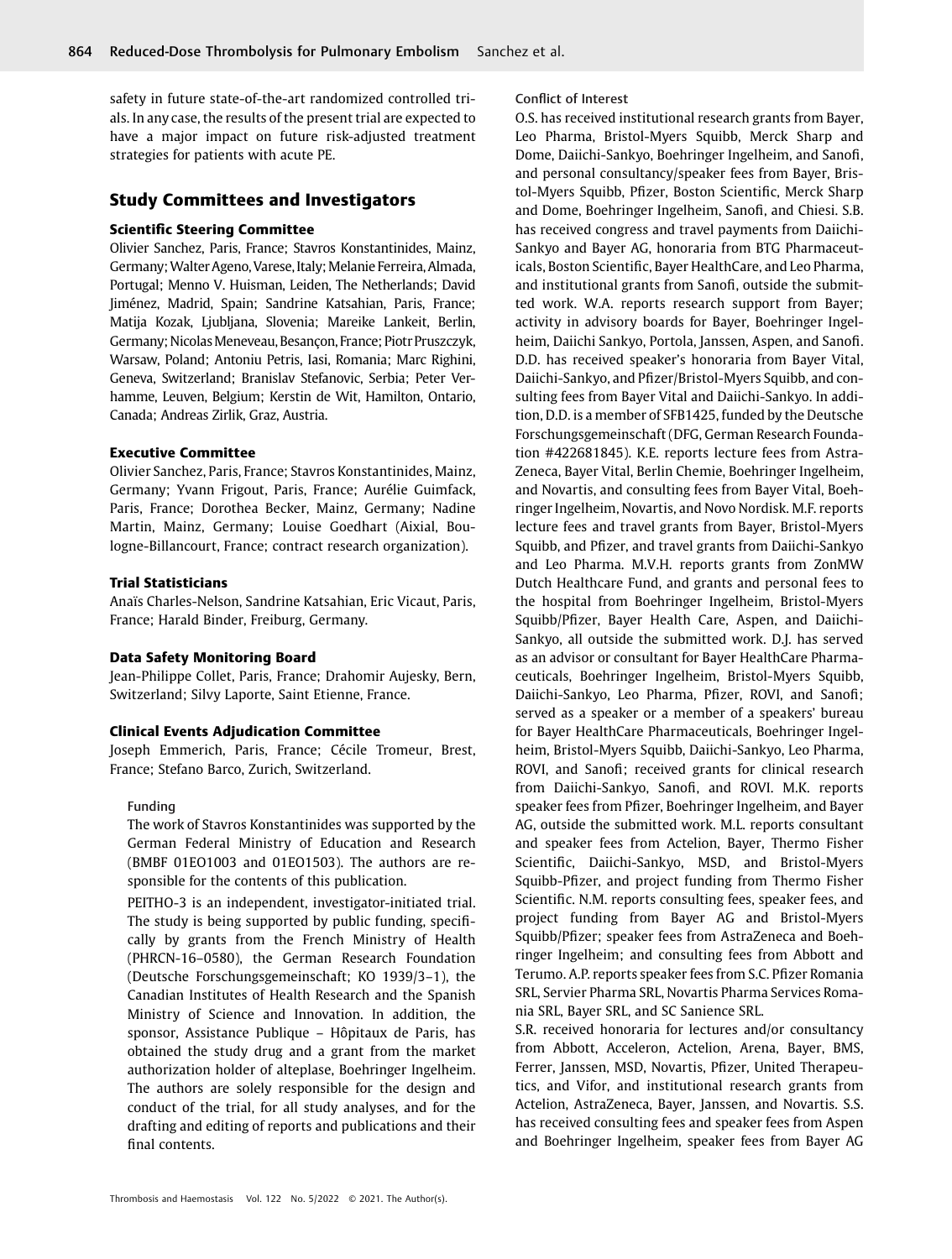and Daiichi-Sankyo, and project funding and speaker fees from Pfizer/Bristol-Myers Squibb. P.V. received honoraria for lectures and/or consultancy from Anthos Therapeutics, Bayer, Boehringer, Daiichi-Sankyo, BMS, and Pfizer, and research support from Bayer, Daiichi-Sankyo, BMS, and Pfizer. S.K. reports institutional research grants and personal consultancy/speaker fees from Actelion/Janssen, Bayer AG, Daiichi-Sankyo, and Boston Scientific; institutional research grants from Boehringer Ingelheim and Servier; and personal consultancy/speaker fees from Bristol-Myers Squibb/Pfizer and Novartis. All other authors report no conflict of interest.

#### Acknowledgments

The authors dedicate this manuscript to the memory of Professor Guy Meyer who died in December 2020. Guy Meyer was one of the main inspirers of the PEITHO trials and founders of the PEITHO investigator network; he worked hard on finalizing the PEITHO-3 protocol until the last days of his life. Beyond being a skilled clinician and academic researcher, he was a unique motivator and fostered the career of numerous talented physicianscientists.

# References

- 1 Konstantinides SV, Meyer G, Becattini C, et al; ESC Scientific Document Group. 2019 ESC Guidelines for the diagnosis and management of acute pulmonary embolism developed in collaboration with the European Respiratory Society (ERS). Eur Heart J 2020;41(04):543–603
- 2 Becattini C, Agnelli G, Lankeit M, et al. Acute pulmonary embolism: mortality prediction by the 2014 European Society of Cardiology risk stratification model. Eur Respir J 2016;48(03): 780–786
- 3 Goldhaber SZ, Visani L, De Rosa M. Acute pulmonary embolism: clinical outcomes in the International Cooperative Pulmonary Embolism Registry (ICOPER). Lancet 1999;353(9162):1386–1389
- 4 Aujesky D, Obrosky DS, Stone RA, et al. Derivation and validation of a prognostic model for pulmonary embolism. Am J Respir Crit Care Med 2005;172(08):1041–1046
- 5 Zondag W, Mos IC, Creemers-Schild D, et al; Hestia Study Investigators. Outpatient treatment in patients with acute pulmonary embolism: the Hestia Study. J Thromb Haemost 2011;9(08): 1500–1507
- 6 Jiménez D, Aujesky D, Moores L, et al; RIETE Investigators. Simplification of the pulmonary embolism severity index for prognostication in patients with acute symptomatic pulmonary embolism. Arch Intern Med 2010;170(15):1383–1389
- 7 Lankeit M, Jiménez D, Kostrubiec M, et al. Validation of Nterminal pro-brain natriuretic peptide cut-off values for risk stratification of pulmonary embolism. Eur Respir J 2014;43 (06):1669–1677
- 8 Jiménez D, Kopecna D, Tapson V, et al; On Behalf Of The Protect Investigators. Derivation and validation of multimarker prognostication for normotensive patients with acute symptomatic pulmonary embolism. Am J Respir Crit Care Med 2014;189(06): 718–726
- 9 Sanchez O, Trinquart L, Caille V, et al. Prognostic factors for pulmonary embolism: the prep study, a prospective multicenter cohort study. Am J Respir Crit Care Med 2010;181(02):168–173
- 10 Côté B, Jiménez D, Planquette B, et al. Prognostic value of right ventricular dilatation in patients with low-risk pulmonary embolism. Eur Respir J 2017;50(06):1701611
- 11 Konstantinides SV, Barco S, Lankeit M, Meyer G. Management of pulmonary embolism: an update. J Am Coll Cardiol 2016;67(08): 976–990
- 12 Konstantinides S. Clinical practice. Acute pulmonary embolism. N Engl J Med 2008;359(26):2804–2813
- 13 Konstantinides S, Geibel A, Heusel G, Heinrich F, Kasper WManagement Strategies and Prognosis of Pulmonary Embolism-3 Trial Investigators. Heparin plus alteplase compared with heparin alone in patients with submassive pulmonary embolism. N Engl J Med 2002;347(15):1143–1150
- 14 Meyer G, Vicaut E, Danays T, et al; PEITHO Investigators. Fibrinolysis for patients with intermediate-risk pulmonary embolism. N Engl J Med 2014;370(15):1402–1411
- 15 Marti C, John G, Konstantinides S, et al. Systemic thrombolytic therapy for acute pulmonary embolism: a systematic review and meta-analysis. Eur Heart J 2015;36(10):605–614
- 16 Ortel TL, Neumann I, Ageno W, et al. American Society of Hematology 2020 guidelines for management of venous thromboembolism: treatment of deep vein thrombosis and pulmonary embolism. Blood Adv 2020;4(19):4693–4738
- 17 Konstantinides SV, Vicaut E, Danays T, et al. Impact of thrombolytic therapy on the long-term outcome of intermediate-risk pulmonary embolism. J Am Coll Cardiol 2017;69(12): 1536–1544
- 18 Goldhaber SZ, Agnelli G, Levine MNThe Bolus Alteplase Pulmonary Embolism Group. Reduced dose bolus alteplase vs conventional alteplase infusion for pulmonary embolism thrombolysis. An international multicenter randomized trial. Chest 1994;106 (03):718–724
- 19 Sors H, Pacouret G, Azarian R, Meyer G, Charbonnier B, Simonneau G. Hemodynamic effects of bolus vs 2-h infusion of alteplase in acute massive pulmonary embolism. A randomized controlled multicenter trial. Chest 1994;106(03):712–717
- 20 Wang C, Zhai Z, Yang Y, et al; China Venous Thromboembolism (VTE) Study Group. Efficacy and safety of low dose recombinant tissue-type plasminogen activator for the treatment of acute pulmonary thromboembolism: a randomized, multicenter, controlled trial. Chest 2010;137(02):254–262
- 21 Zhang Z, Zhai ZG, Liang LR, Liu FF, Yang YH, Wang C. Lower dosage of recombinant tissue-type plasminogen activator (rt-PA) in the treatment of acute pulmonary embolism: a systematic review and meta-analysis. Thromb Res 2014;133(03):357–363
- 22 Levine M, Hirsh J, Weitz J, et al. A randomized trial of a single bolus dosage regimen of recombinant tissue plasminogen activator in patients with acute pulmonary embolism. Chest 1990;98(06): 1473–1479
- 23 Sharifi M, Bay C, Skrocki L, Rahimi F, Mehdipour M"MOPETT" Investigators. Moderate pulmonary embolism treated with thrombolysis (from the "MOPETT" Trial). Am J Cardiol 2013;111 (02):273–277
- 24 Konstantinides SV, Torbicki A, Agnelli G, et al; Task Force for the Diagnosis and Management of Acute Pulmonary Embolism of the European Society of Cardiology (ESC) 2014 ESC guidelines on the diagnosis and management of acute pulmonary embolism. Eur Heart J 2014;35(43):3033–3069
- 25 Barco S, Vicaut E, Klok FA, Lankeit M, Meyer G, Konstantinides SVPEITHO Investigators. Improved identification of thrombolysis candidates amongst intermediate-risk pulmonary embolism patients: implications for future trials. Eur Respir J 2018;51 (01):1701775
- 26 DeMets DL, Lan KK. Interim analysis: the alpha spending function approach. Stat Med 1994;13(13-14):1341–1352
- 27 Gao P, Ware JH, Mehta C. Sample size re-estimation for adaptive sequential design in clinical trials. J Biopharm Stat 2008;18(06): 1184–1196
- 28 Kahan BC, Morris TP. Improper analysis of trials randomised using stratified blocks or minimisation. Stat Med 2012;31(04): 328–340